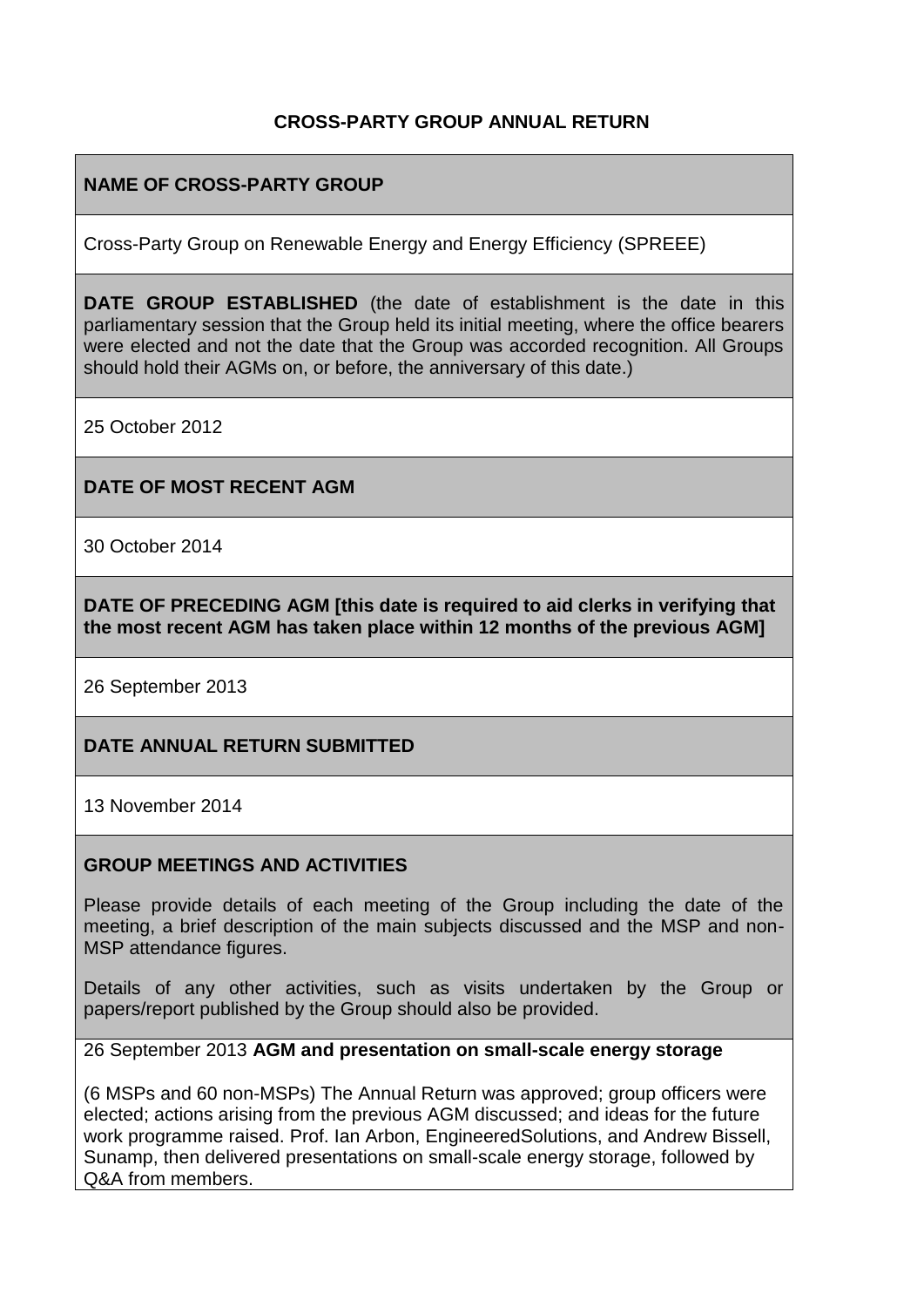# 14 November 2013 **Off-grid Solutions**

(5 MSPs and 38 Non-MSPs) Ken Brady (EST Scotland) delivered a presentation on '*District heating – a secure, affordable, low carbon solution'*, Moira Scobbie (Lochalsh and Skye Housing Association) presented on '*Maximising opportunities and overcoming challenges in remote and rural properties*' and Wilson Shaw (BCA Group and Chair of the National Insulation Association Scotland Forum) gave a presentation on '*Insulation solutions for off-grid properties – present and future'*. There was then the opportunity for Q&A.

### 23 January 2014 **Energy standards for new and existing domestic buildings; and the potential for gas transition technologies**

(6 MSPs and 37 non-MSPs) The Convener updated members on the group's data protection measures in light of advice from clerks. There followed presentations by Lori McElory (Architecture and Design Scotland) on *'Building standards and the Sullivan Panel*', by Valerie Sneddon (Scottish Government) on '*Development of regulation for consultation on energy efficiency in private sector housing'* and from Lesley Rudd (Ecuity Consulting) on '*Leveraging Scotland's gas legacy to deliver a low carbon heating future*'. There was then the opportunity for Q&A.

# 20 March 2014 **Community Benefit and renewable energy**

(6 MSPs and 62 Non-MSPs) Charles Dixon-Spain (Colintraive and Glendaruel Development Trust) presented on *'Community Benefit from the Inside'*, Steve Salt (West Coast Energy) spoke about *'Sharing the benefits of local renewable energy generation'* and Jennifer Ramsay (Local Energy Scotland) delivered a presentation on '*The Scottish Government Community Benefit Register and Good Practice Principles'*. There was then the opportunity for Q&A.

# 5 June 2014 **The European context: policy, funding, education**

(7 MSPs and 40 Non-MSPs) Dr Sam Gardner (WWF Scotland) delivered a presentation on *'The policy context'*, Richard Buxbaum (Scotland Europa) presented on *'The funding opportunities'* and Paolo Buoni (European Energy Centre) spoke about *'Education and Training'*. There was then the opportunity for Q&A.

# **MSP MEMBERS OF THE GROUP**

Please provide names and party designation of all MSP members of the Group.

Claudia Beamish (Scottish Labour)

Marco Biagi (SNP)

Sarah Boyack (Scottish Labour)

Nigel Don (SNP)

Jim Eadie (SNP)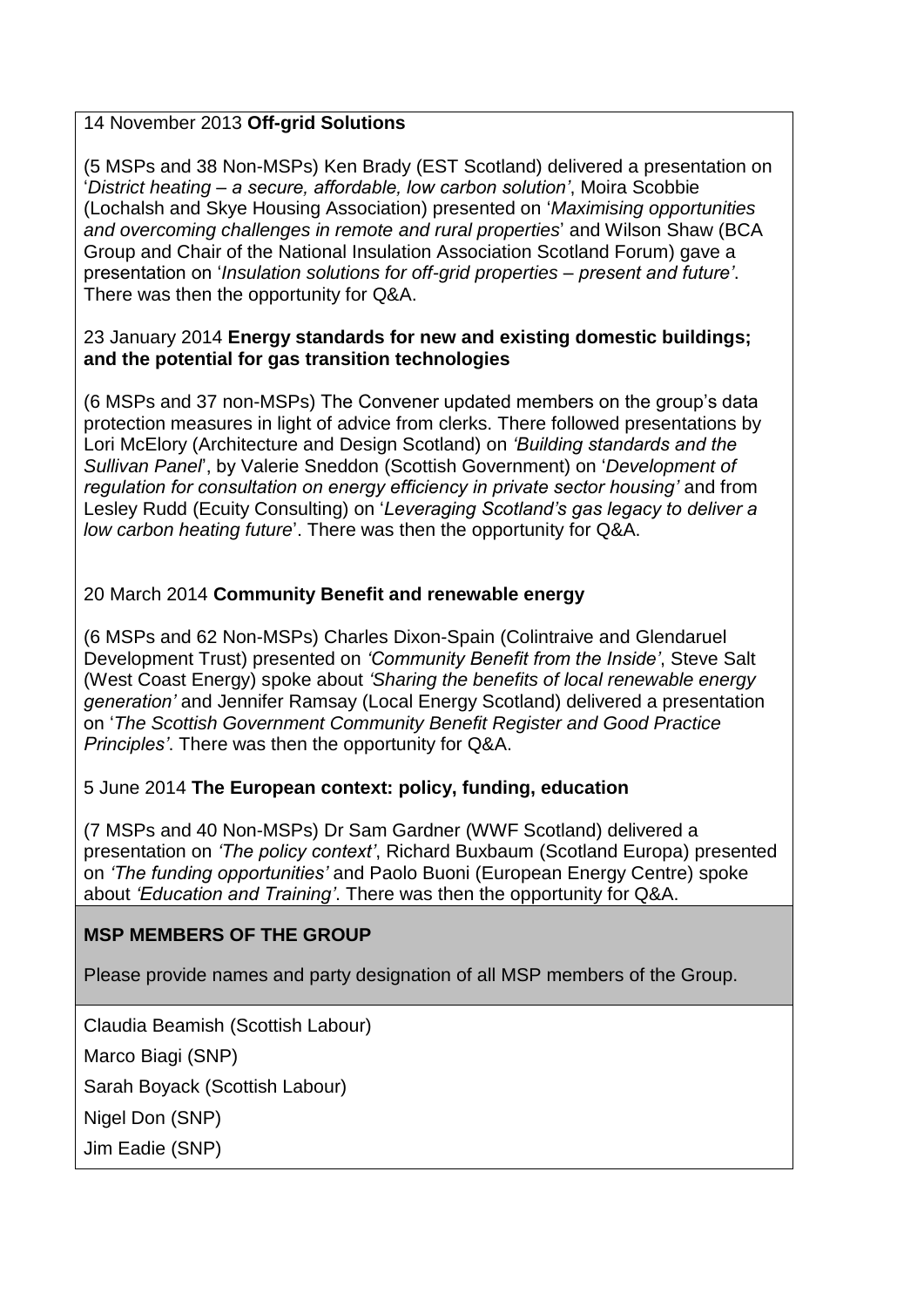Kenneth Gibson (SNP)

Rhoda Grant (Scottish Labour)

Patrick Harvie (Scottish Green Party)

Mike Mackenzie (SNP)

Liam McArthur (Scottish Liberal Democrats)

Jamie McGrigor (Scottish Conservative and Unionist Party)

David Torrance (SNP)

# **NON-MSP MEMBERS OF THE GROUP**

For organisational members please provide only the name of the organisation, it is not necessary to provide the name(s) of individuals who may represent the organisation at meetings of the Group.

| Individuals | Abhishek Agarwal        |
|-------------|-------------------------|
|             | <b>Mike Alcock</b>      |
|             | <b>Neil Anderson</b>    |
|             | <b>Blair Armstrong</b>  |
|             | <b>Barbara Atterson</b> |
|             | Lang Banks              |
|             | <b>Neil Barnes</b>      |
|             | Claudia Beamish         |
|             | John Birchmore          |
|             | <b>Gordon Black</b>     |
|             | <b>Charlie Blair</b>    |
|             | <b>Ruth Boyle</b>       |
|             | <b>Raemond Bradford</b> |
|             | <b>Teresa Bray</b>      |
|             | <b>Andrew Bright</b>    |
|             | Anne Bruce              |
|             | <b>Tony Brunton</b>     |
|             | <b>Stefan Buettner</b>  |
|             | Paolo Buoni             |
|             | George Callaghan        |
|             | David Cameron           |
|             | <b>Colin Campbell</b>   |
|             | Jamie Carruthers        |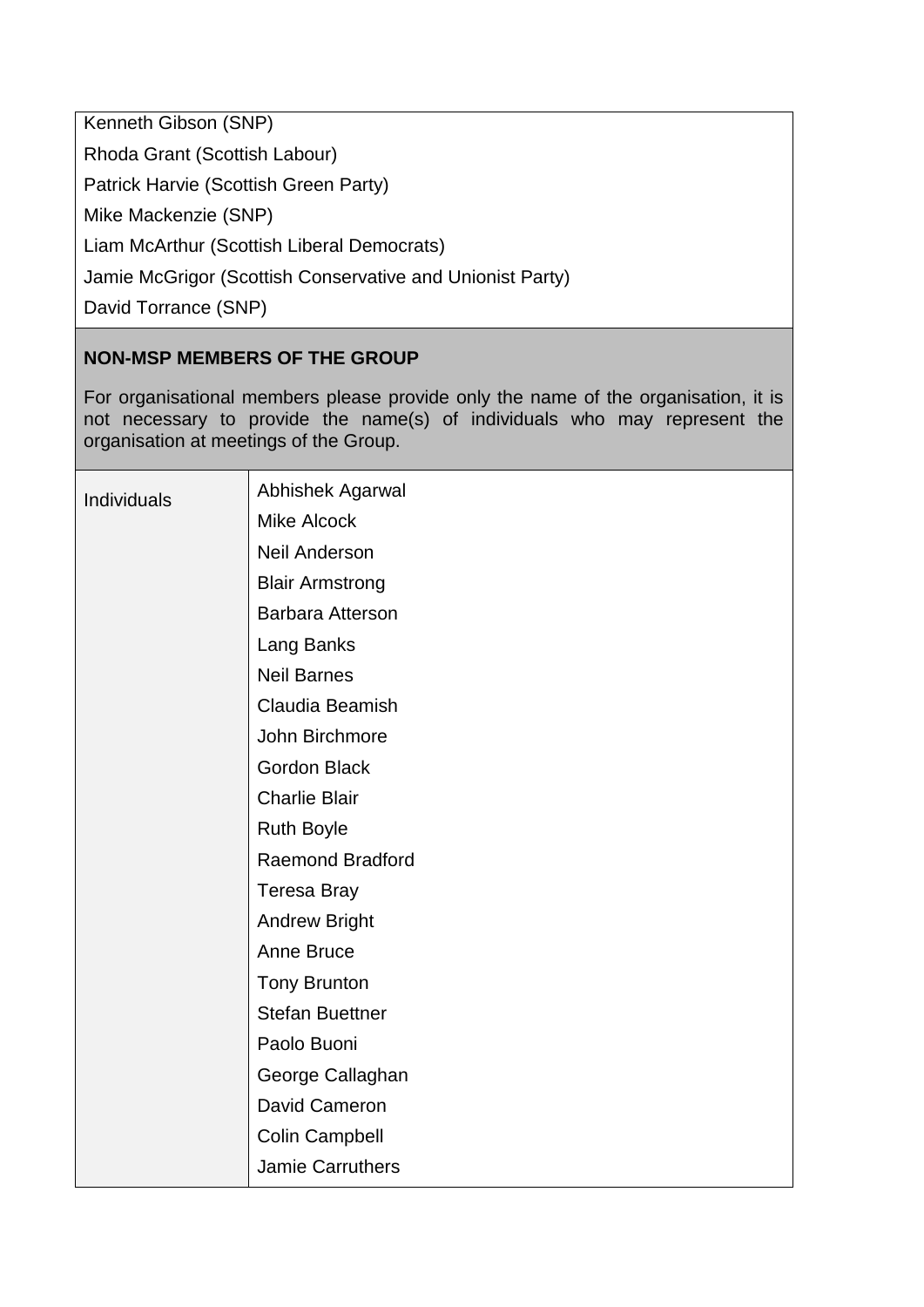| Nick Clark                |
|---------------------------|
| <b>Greg Clarke</b>        |
| <b>Chris Cook</b>         |
| <b>Phillip Collier</b>    |
| <b>Howard Crooks</b>      |
| Ian Cuthbert              |
| <b>Brian Davison</b>      |
| John Debenham             |
| <b>Neil Douglas</b>       |
| <b>Aisling Doyle</b>      |
| <b>Gordon Duffy</b>       |
| Hew Edgar                 |
| <b>Herbert Eppel</b>      |
| <b>Tracey Exton</b>       |
| James Farquhar            |
| <b>Rob Forrest</b>        |
| Karen Freel               |
| <b>Roderick Galbraith</b> |
| Paul Gardner              |
| Sam Gardner               |
| Paul Gill                 |
| Anne Gray                 |
| <b>Martin Grey</b>        |
| Gina Hanrahan             |
| <b>Gareth Harrison</b>    |
| Jim Hart                  |
| David Hawkey              |
| Alex Hill                 |
| Simon Holden              |
| <b>Nigel Holmes</b>       |
| Linda Holt                |
| Kayt Howell               |
| Ray Hunter                |
| David Infield             |
| Kieran Jackson            |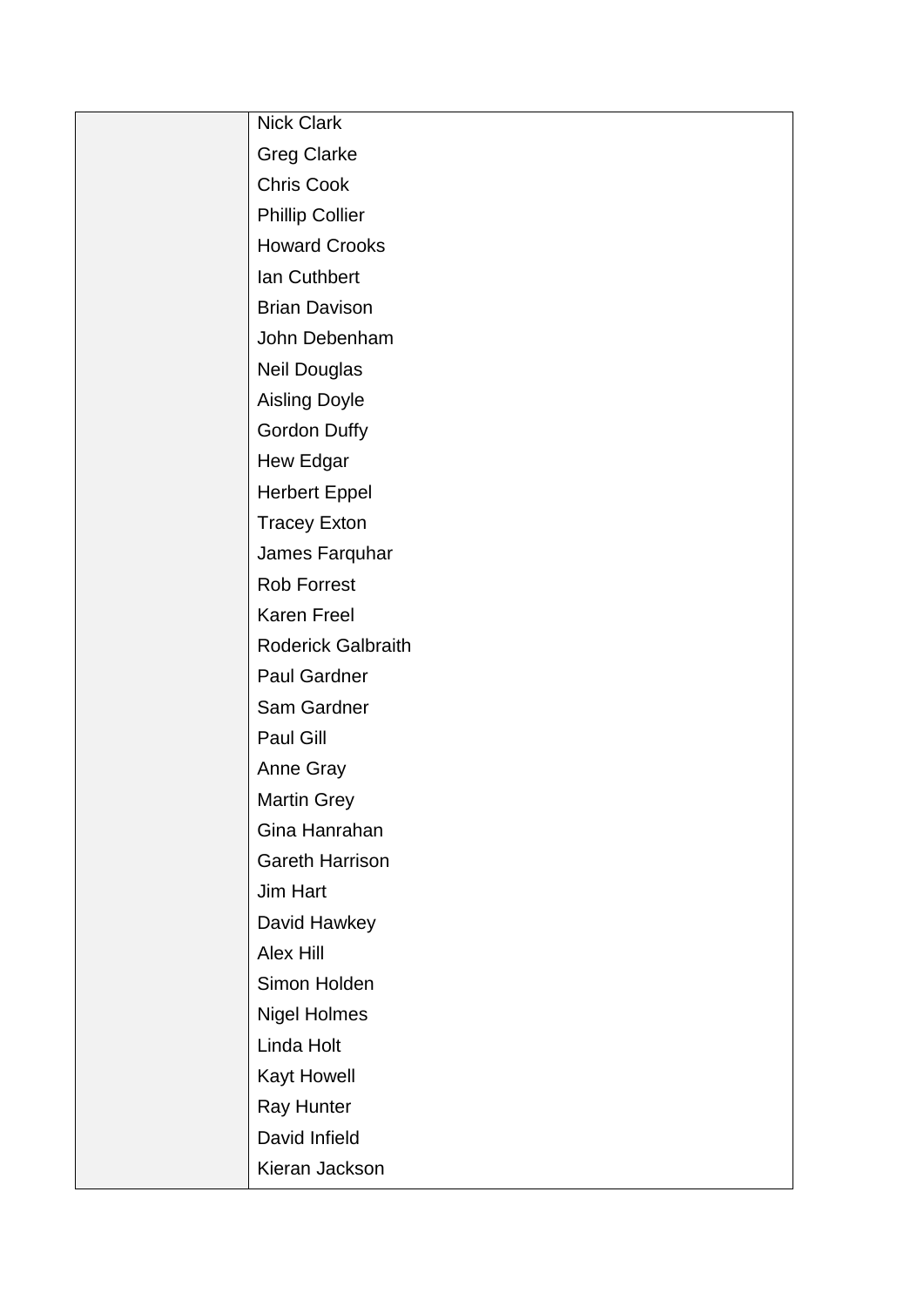| Kris Jakobsen           |
|-------------------------|
| Jeff Justice            |
| <b>Sue Kearns</b>       |
| David Keddie            |
| Neil Kermode            |
| Simon Kerr              |
| Andy Kerr               |
| Anthony Kyriakides      |
| Graham Lang             |
| Elizabeth Leighton      |
| <b>Andrew Leiper</b>    |
| Euan Leitch             |
| <b>Richard Leslie</b>   |
| George Lindsay          |
| lan Lindsay             |
| Cate Lyon               |
| Erik MacEachern         |
| Mike Mackenzie          |
| <b>Fraser MacKenzie</b> |
| John Maclean            |
| <b>Edward Maddox</b>    |
| <b>Phil Matthews</b>    |
| <b>Harry Mayers</b>     |
| Scott McAvoy            |
| Calum McCallum          |
| Janis McCulloch         |
| Jamie McGrigor          |
| Dory McIntosh           |
| Dory McIntosh           |
| John McKinney           |
| <b>Brian McLeish</b>    |
| Ashleigh McLennan       |
| Alison McLure           |
| Sam McMillan            |
| Colin McNaught          |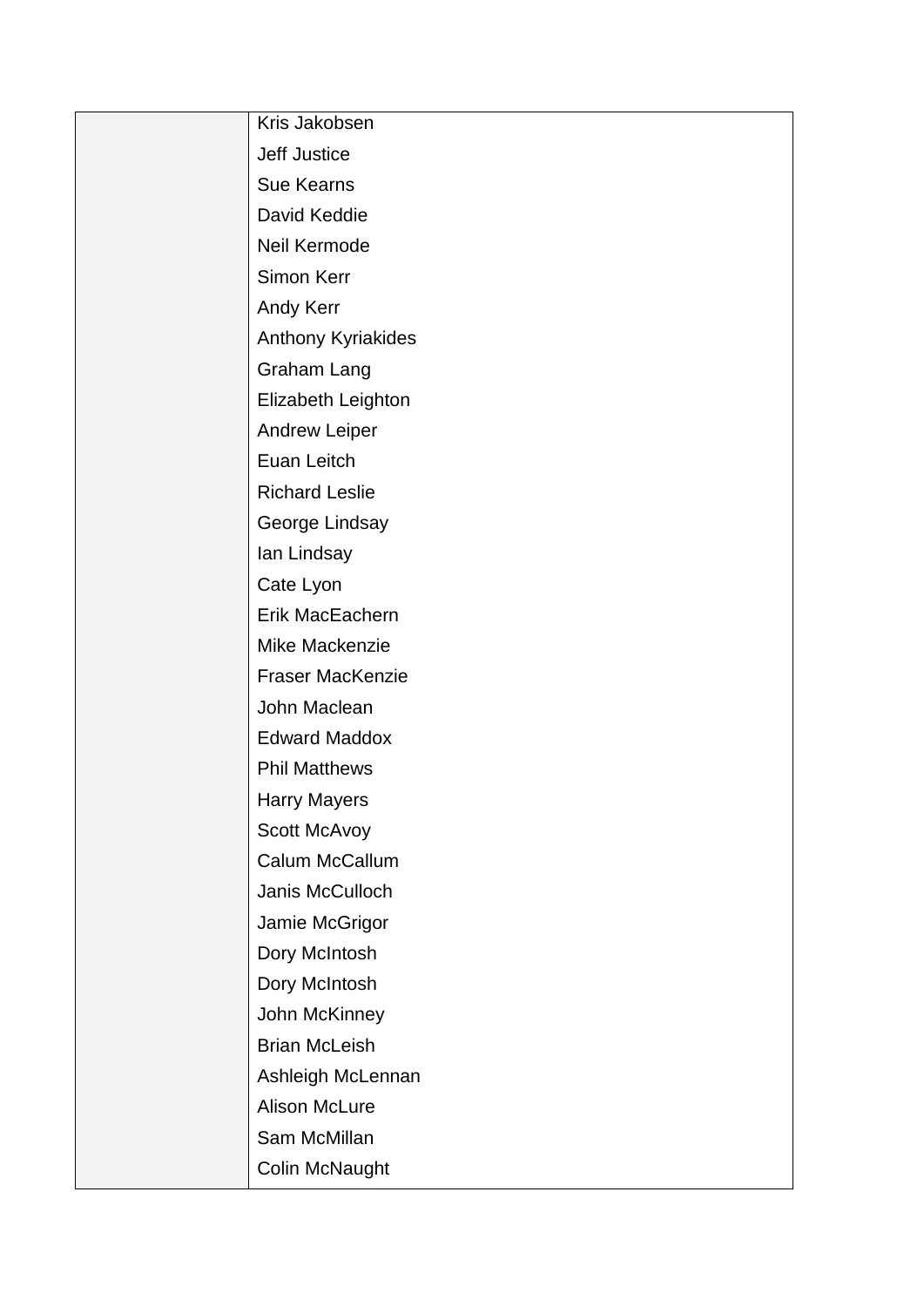| Emma Megaughin          |
|-------------------------|
| <b>Mandy Meikle</b>     |
| <b>Sam Mills</b>        |
| <b>Beatrice Morrice</b> |
| Alexa Morrison          |
| <b>Alan Motion</b>      |
| Paul Mullan             |
| <b>Tariq Muneer</b>     |
| Ian Murdoch             |
| Hugh Muschamp           |
| Jason Ormiston          |
| <b>Courtney Peyton</b>  |
| <b>Neil Phillips</b>    |
| <b>Gareth Phillips</b>  |
| <b>Douglas Prentice</b> |
| <b>Graham Provest</b>   |
| <b>Andrew Ramand</b>    |
| Pete Roche              |
| <b>Bill Rodger</b>      |
| <b>Alastair Ross</b>    |
| Lorna Ross              |
| Dr Martin Sales         |
| Moira Scobbie           |
| <b>Mary Scott</b>       |
| Stephen Sheridan        |
| Jed Shirley             |
| Alan Simpson            |
| <b>Clare Slipper</b>    |
| Helen Snodin            |
| Anne Stevenson          |
| <b>David Stewart</b>    |
| <b>Duncan Stewart</b>   |
| <b>Roland Stiven</b>    |
| Peter Strachan          |
| <b>Niall Stuart</b>     |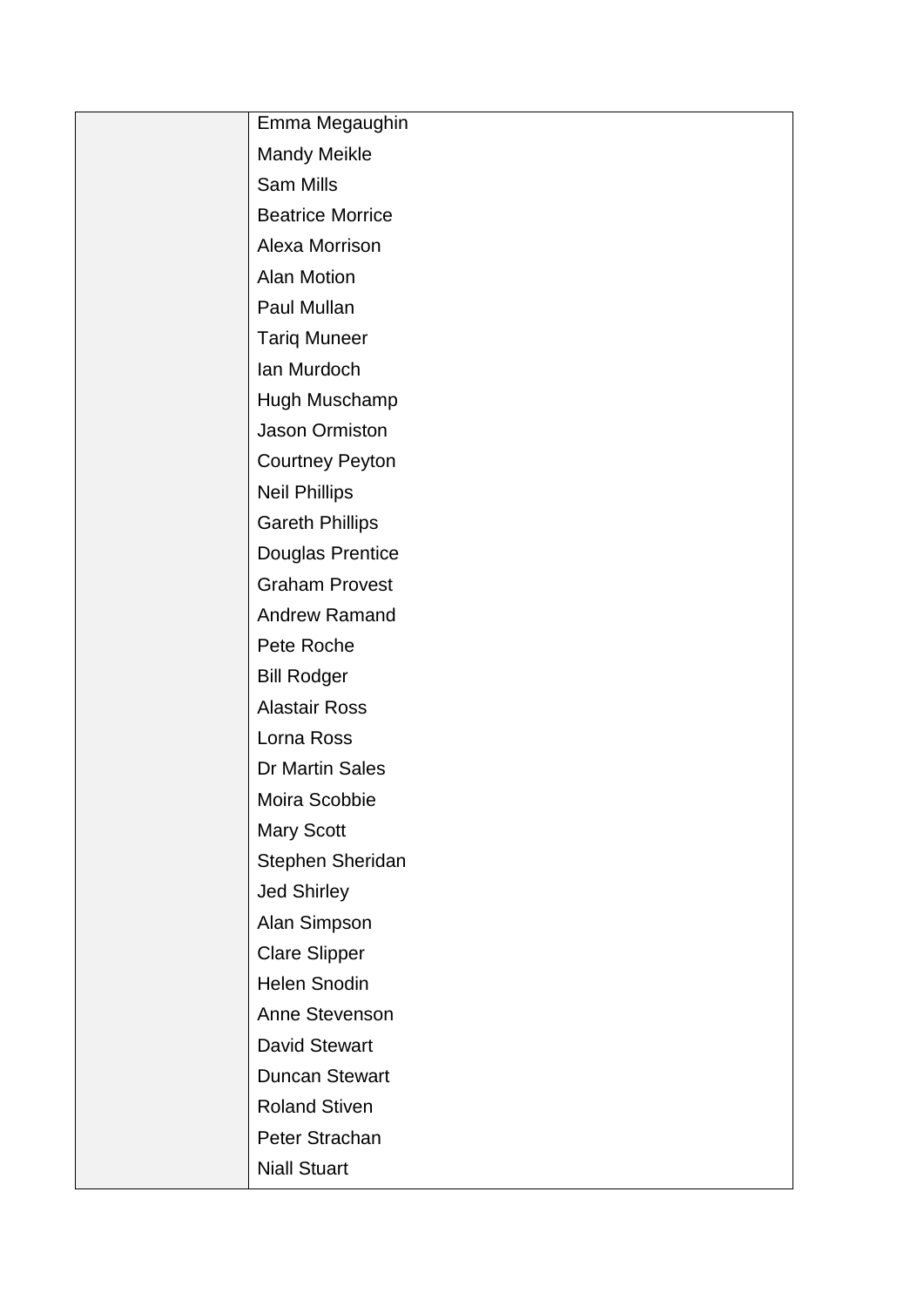|               | <b>Martin Surridge</b>     |
|---------------|----------------------------|
|               | John Taylor                |
|               | James Thomson              |
|               | <b>Adrian Todd</b>         |
|               | <b>Enrique Troncoso</b>    |
|               | Karen Warner               |
|               | Jan Webb                   |
|               | Paul Wedgwood              |
|               | <b>Shemaiah Weekes</b>     |
|               | <b>Eric Wells</b>          |
|               | <b>Mark Whittet</b>        |
|               | <b>Grant Wilson</b>        |
|               | Mark Winskel               |
|               | David Wood                 |
|               | Annette Woodham            |
|               | <b>Stephen Young</b>       |
| Organisations | <b>Energy Saving Trust</b> |
|               | <b>Scottish Renewables</b> |
|               |                            |

# **GROUP OFFICE BEARERS**

Please provide names for all office bearers. The minimum requirement is that two of the office bearers are MSPs and one of these is Convener – beyond this it is a matter for the Group to decide upon the office bearers it wishes to have. It is permissible to have more than one individual elected to each office, for example, coconveners or multiple deputy conveners.

| Conveners               | Sarah Boyack MSP (Scottish Labour)<br>Jim Eadie MSP (SNP)                                   |
|-------------------------|---------------------------------------------------------------------------------------------|
| <b>Deputy Conveners</b> | Liam McArthur MSP (Scottish Liberal Democrats)<br>Patrick Harvie MSP (Scottish Green Party) |
| <b>Secretaries</b>      | Gavin Donoghue (Scottish Renewables)<br>Elizabeth Leighton (Energy Saving Trust)            |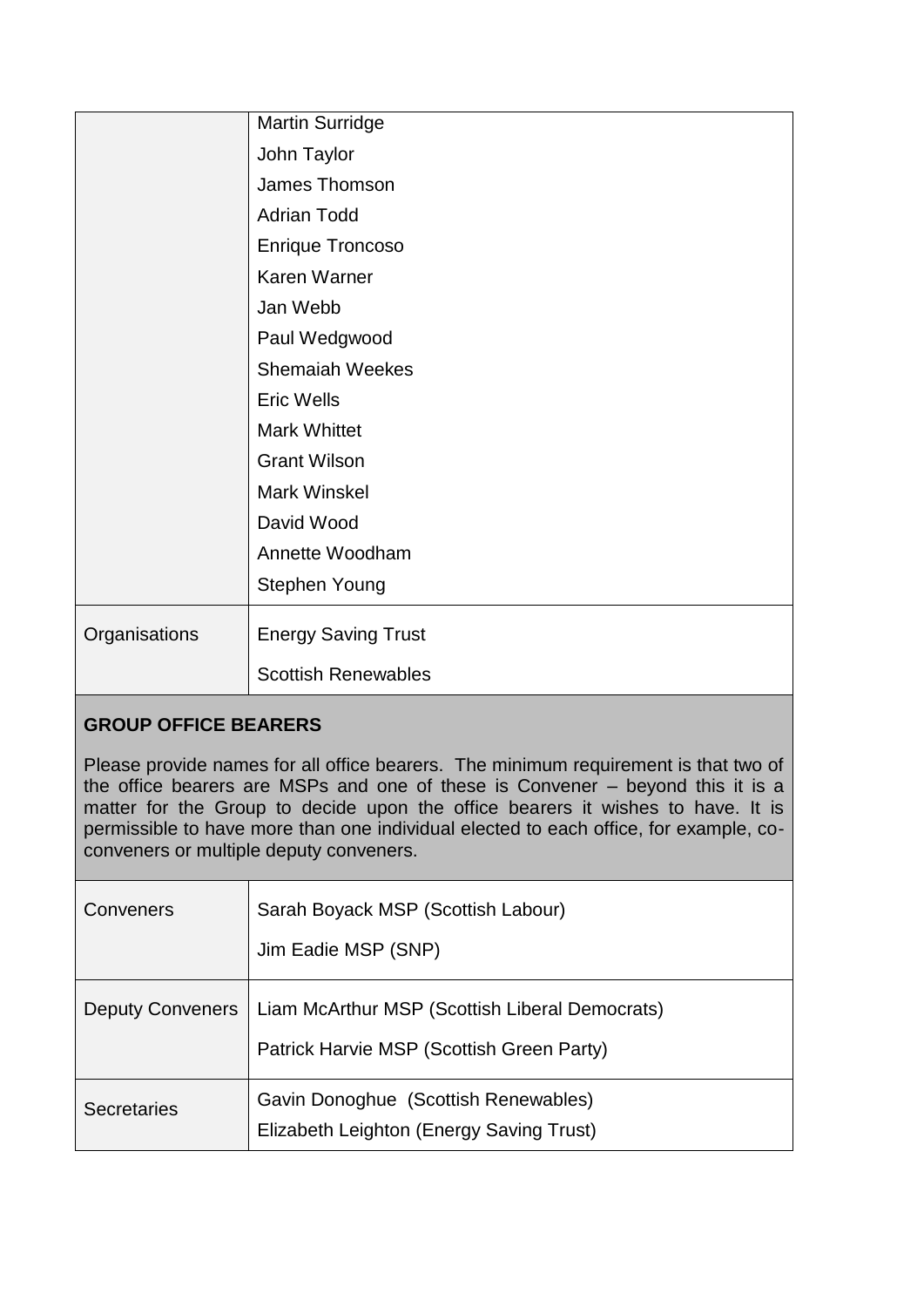Treasurer Gavin Donoghue (Scottish Renewables)

# **FINANCIAL BENEFITS OR OTHER BENEFITS RECEIVED BY THE GROUP**

Please provide details of any financial or material benefit(s) received from a single source in a calendar year which has a value, either singly or cumulatively, of more than £500. This includes donations, gifts, hospitality or visits and material assistance such as secretariat support.

Details of material support should include the name of the individual providing support, the value of this support over the year, an estimate of the time spent providing this support and the name of the organisation that this individual is employed by / affiliated to in providing this support.

Groups should provide details of the date on which the benefit was received, the value of the benefit and a brief description of the benefit.

If the Group is not disclosing any financial information please tick the box to confirm that the Group has considered the support received, but concluded it totalled under the threshold for disclosure (£500).

## **Over the year (total)**

Gavin Donoghue (Scottish Renewables) £1776.47 (total) Time spent: 6.5 days

Elizabeth Leighton (Energy Saving Trust) £1489.64 (total) Time spent: 3.6 days

### **26 September 2013 AGM**

Gavin Donoghue (Scottish Renewables) £653.38 for catering/travel/staff time

Elizabeth Leighton (Energy Saving Trust) £103.00 for travel/staff time

# **14 November 2013**

Elizabeth Leighton (Energy Saving Trust) £653.32 for catering/travel/staff time

Gavin Donoghue (Scottish Renewables) £ 76.1 for travel/staff time

# **23 January 2014**